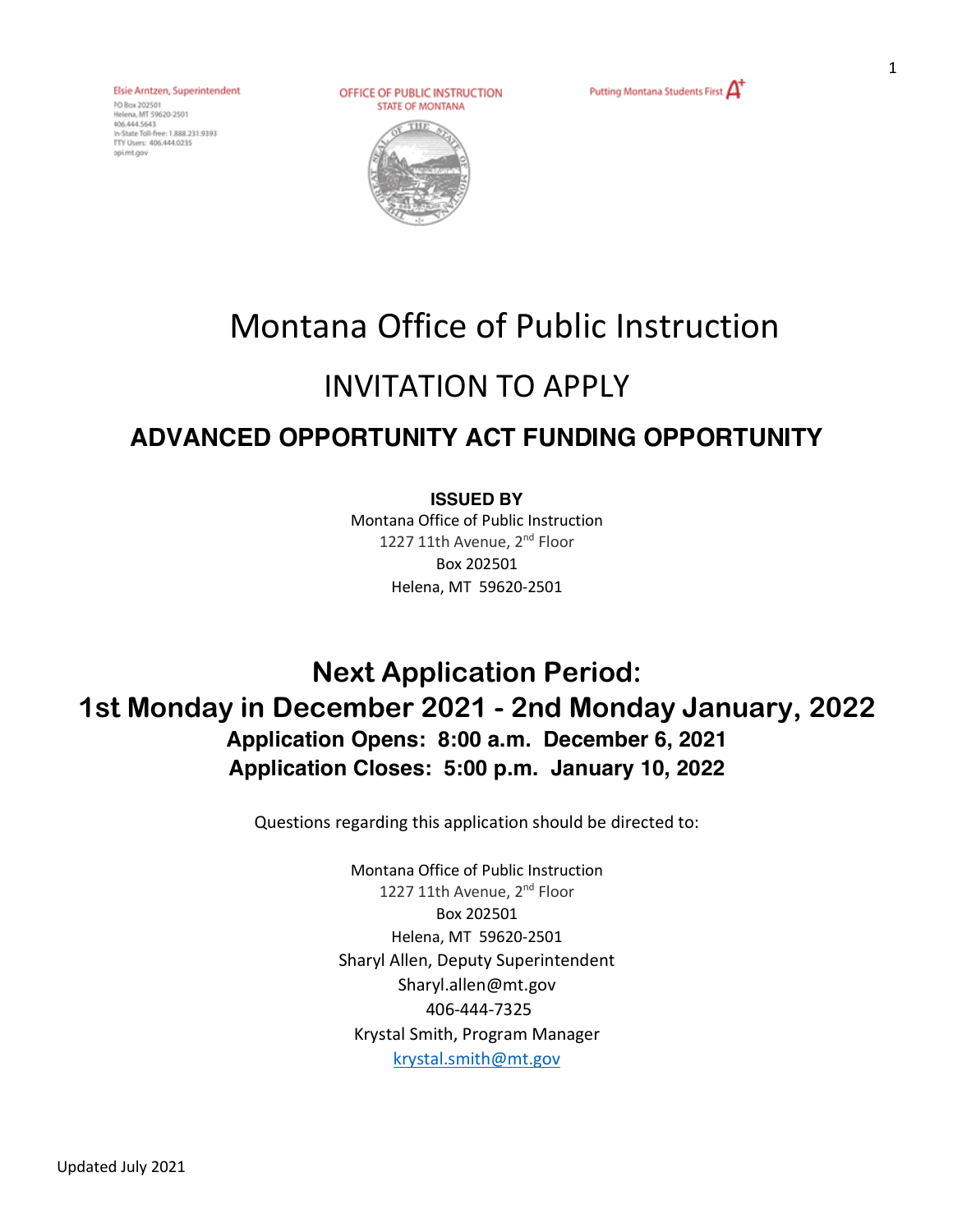### **OVERVIEW**

House Bill 387, The Montana Advanced Opportunity Act, sponsored by Representative Llew Jones, was signed into law on May 9, 2019. HB 387 amends section 20-7-701, MCA.

#### **Purpose: The Montana Advanced Opportunity Act:**

- Expand personalized career and technical education opportunities for middle and high school pupils.
- Reduce out-of-pocket costs for pupils and families in support of a pupil's postsecondary success.
- Empower pupils to actively engage in forming their postsecondary success path.
- Provide expanded flexibility to districts in supporting each pupil's postsecondary success path to align with each pupil's individual interests, passions, strengths, needs and culture.

#### **Definitions:**

*Advanced Opportunity* means any course, exam, experiential, online, or other learning opportunity that is incorporated in a district's advanced opportunity plan and is designed to advance each qualifying pupil's opportunity for postsecondary career and educational success.

*Advanced Opportunity Aid* means for fiscal years 2021 and beyond.

*Advanced Opportunity Plan* means a plan adopted by a board of trustees of a district that provides advanced opportunities for the pupils of the district.

#### **Specific requirements for the district of the application:**

- District Development of an Advanced Opportunity Plan
- Include a strategic plan, with appropriate planning horizons for implementation measurable objectives to ensure accountability, and planned strategies to:
	- $\circ$  Develop an advanced opportunity plan for each participating pupil grades 6-12 that fosters individualized pathways for career and postsecondary opportunities that honors individual interests, passions, strengths, needs and culture and is supported through relationships among family, teachers, businesses, peers, post-secondary, and the larger community.
	- o Embed community-based, experiential, online and work-based learning opportunities and foster a learning environment that incorporates both virtual and face-to-face connections.
	- $\circ$  Ensure equality of educational opportunity to participate by all pupils of the district.
- The local school district's application must be formally approved by the district's board of trustees and signed by the district board chair.

#### **Key Dates:**

- ! Opening and closing dates for the Fiscal Year 2023 application: 1st Monday of December 2021 - 2nd Monday of January 2022 (December 6 - January 10)
- ! Deadline for submission of your annual report for the Board of Public Education: 1st Monday December 2021 - 2nd Monday January 2022. (This applies to districts the received funds in FY 2022.)
- ! The application is available on the OPI website. (This page also has a submit button where all applications will be digitally submitted to the OPI.).

Updated July 2021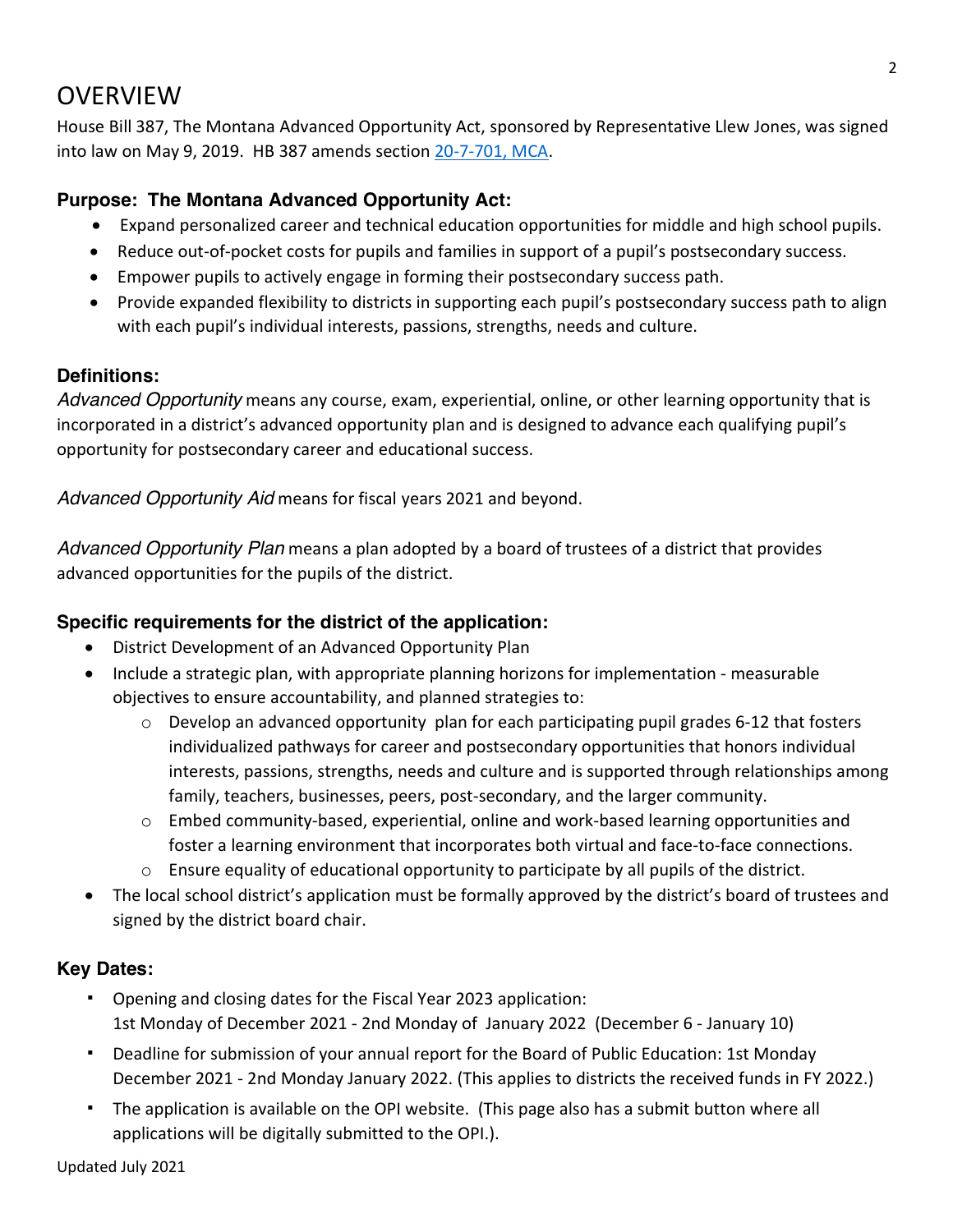#### Note:

All applications will be submitted from the OPI Transformational Learning Page. All applications received by the OPI will be submitted to the Board of Public Education for qualification. 3

### FUNDING

For fiscal year 2022, \$1,673,558.00 was available for distribution of advanced opportunity aid to qualified districts. Applying and qualifying districts only used \$1,315,479.73 of these allocated funds. The FY 2022 payment will be distributed no later than October 1, 2021. When districts are funded, these state payments are deposited into the school district flexibility fund.

An elementary district would receive 3% of the total quality educator payment as defined in 20-9-306,MCA, in the prior year; a high school district would receive 20% of the total quality educator payment as defined in 20- 9-306, MCA, in the prior year; and a K-12 district would receive 8.5% of the total quality educator payment as defined in 20-9-306, MCA, in the prior year.

Advanced opportunity aid may be expended by the district for any pupil from grades 6-12, subject to certain conditions specified in the bill. **At least 60%** of the advanced opportunity aid payment must be used to address out-of-pocket costs for pupils or pupil's family, as specified in the bill. The remaining funds of the district's advanced opportunity aid may be spent by the district to provide personalized K-12 career and vocational/technical education course offered by the district.

A qualified district may supplement state funding of advanced opportunity aid with matched expenditures from its adopted adult education budget, not to exceed 25% of the district's advanced opportunity aid payment. These funds must be used in the same manner the advanced opportunity aid payment is expended.

| <b>FISCAL</b><br><b>YEAR</b> | <b>Quality Educator</b><br>Payment (prior year) | Elementary - 3% | High School -<br>20% | $K-12 - 8.5%$ | Anticipated<br>Appropriation |
|------------------------------|-------------------------------------------------|-----------------|----------------------|---------------|------------------------------|
| 2022                         | \$3,335                                         | \$100.05        | \$667.00             | \$283.48      | \$1,649,057                  |
| 2023                         | \$3,378                                         | \$101.34        | \$675.50             | \$686.40      | \$2,505,479                  |
| 2024                         | \$3,482                                         | \$102.96        | \$686.40             | \$291.72      | \$3,394,042                  |

The following table shows the calculation to derive the appropriations for FY 2022, FY 2023 and FY 2024.

**Funding is provided on a "first come – first served" basis per HB 387 Section (3)(d).**